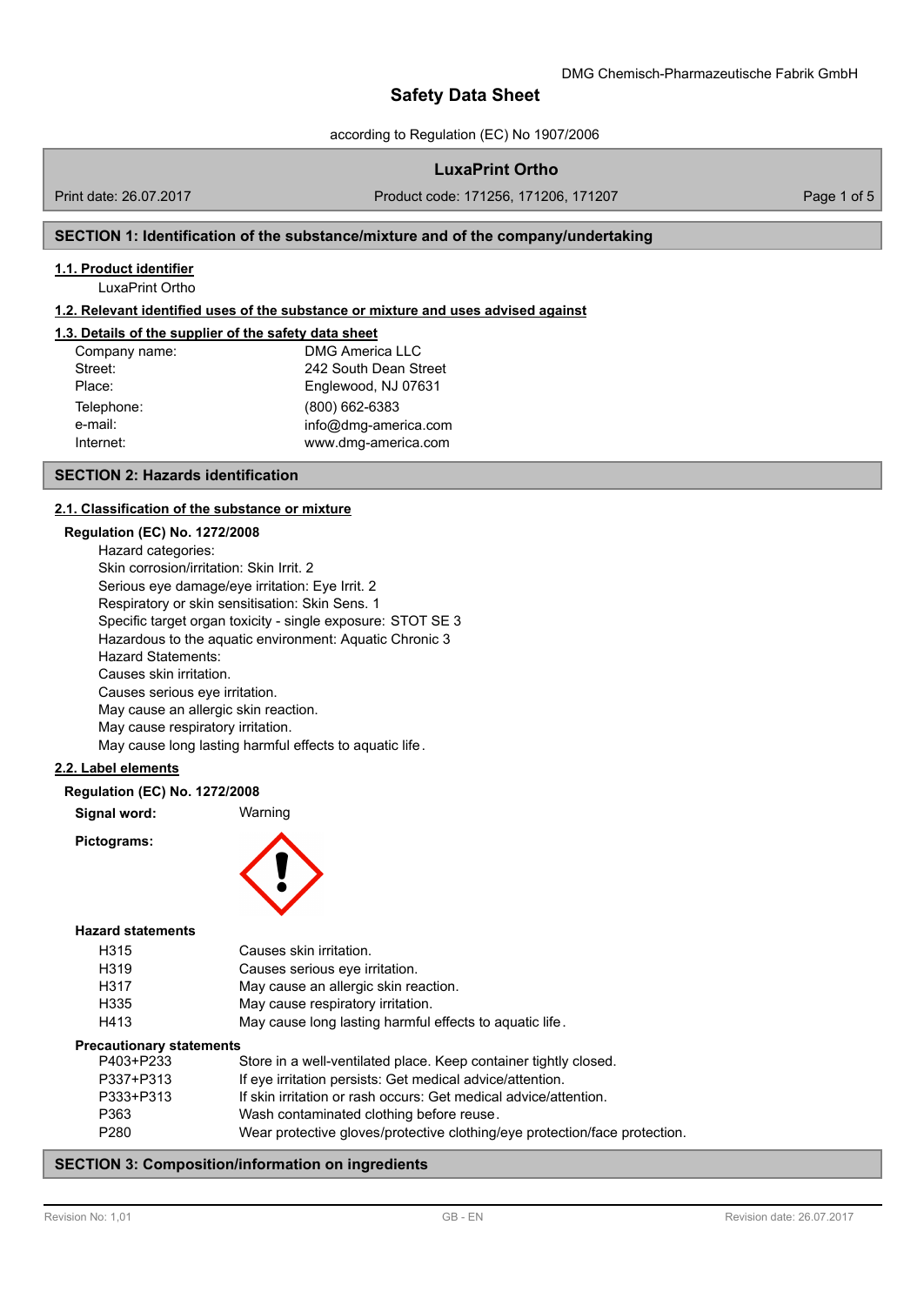### according to Regulation (EC) No 1907/2006

## **LuxaPrint Ortho**

Print date: 26.07.2017 Product code: 171256, 171206, 171207 Page 2 of 5

## **3.2. Mixtures**

## **Chemical characterization**

Syn. | CAS | %

------------------------------------------------ EBPADMA | 41637-38-1 | > 90

### **SECTION 4: First aid measures**

### **4.1. Description of first aid measures**

### **After inhalation**

Move victim to fresh air. Put victim at rest and keep warm.

### **After contact with skin**

After contact with skin, wash immediately with: Water and soap.

### **After contact with eyes**

In case of contact with eyes, rinse immediately with plenty of water and seek medical advice.

### **After ingestion**

Immediately get medical attention.

### **SECTION 5: Firefighting measures**

### **5.1. Extinguishing media**

### **Suitable extinguishing media**

Water fog. Extinguishing powder. Sand. Foam. Carbon dioxide (CO2).

### **Unsuitable extinguishing media**

High power water jet.

## **5.2. Special hazards arising from the substance or mixture**

COx, NOx

## **SECTION 6: Accidental release measures**

## **6.1. Personal precautions, protective equipment and emergency procedures**

Wear suitable protective clothing. Provide adequate ventilation.

## **6.2. Environmental precautions**

Do not empty into drains or the aquatic environment.

### **6.3. Methods and material for containment and cleaning up**

Collect mechanically.

## **SECTION 7: Handling and storage**

### **7.1. Precautions for safe handling**

#### **Advice on safe handling**

Keep container tightly closed. Wear suitable protective clothing and gloves. Avoid contact with eyes.

## **7.2. Conditions for safe storage, including any incompatibilities**

#### **Requirements for storage rooms and vessels**

Keep container tightly closed in a cool, well-ventilated place. Store only in original container.

## **SECTION 8: Exposure controls/personal protection**

## **8.1. Control parameters**

### **8.2. Exposure controls**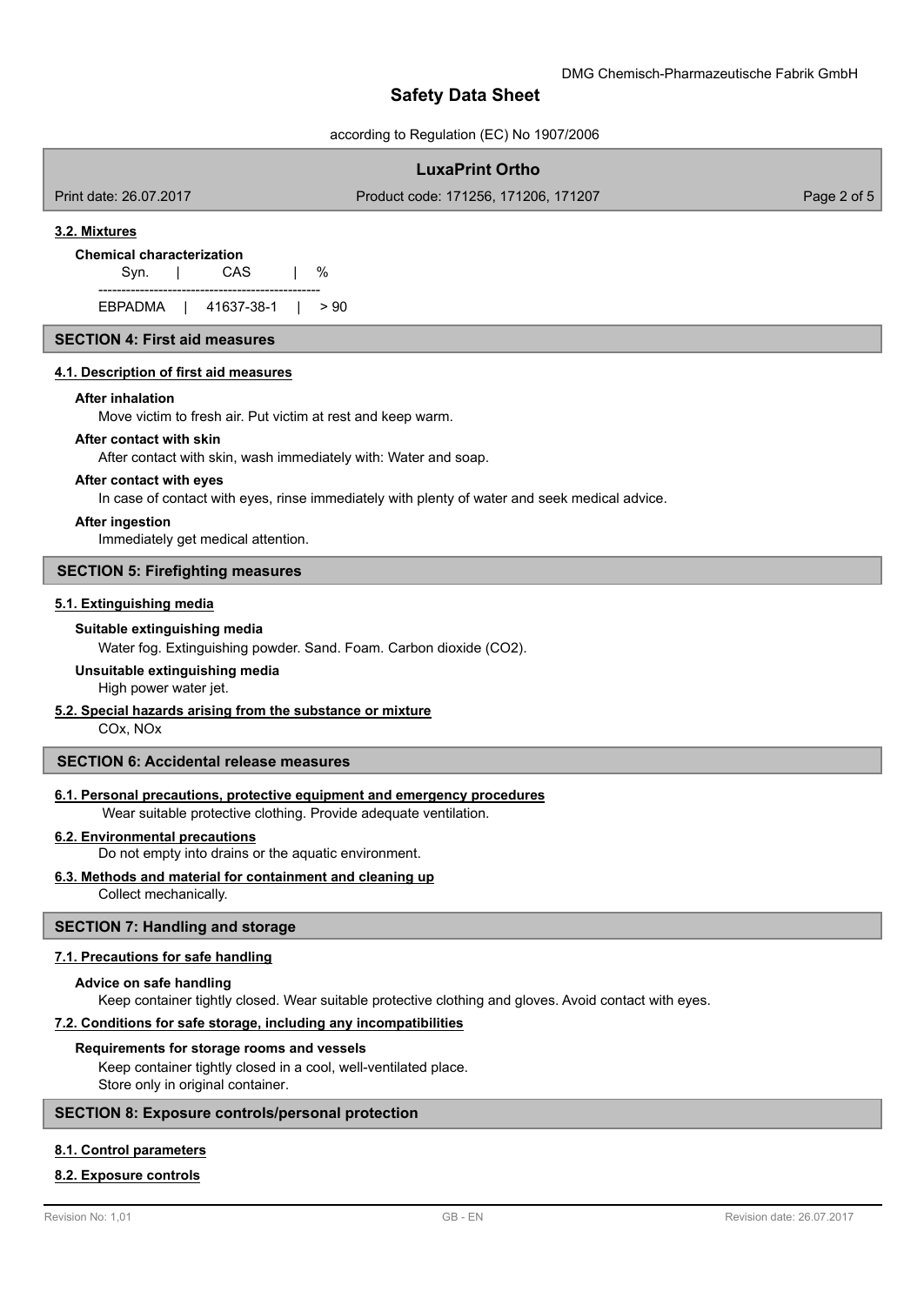according to Regulation (EC) No 1907/2006

## **LuxaPrint Ortho**

Print date: 26.07.2017 Product code: 171256, 171206, 171207 Page 3 of 5



Ensure adequate ventilation of the storage area. **Appropriate engineering controls**

## **Protective and hygiene measures**

When using do not eat or drink.

## **Eye/face protection**

Tightly sealed safety glasses.

### **Hand protection**

Tested protective gloves are to be worn: Suitable material: NBR (Nitrile rubber).

## **Respiratory protection**

The following must be prevented: inhalation.

## **SECTION 9: Physical and chemical properties**

## **9.1. Information on basic physical and chemical properties**

| Physical state:<br>Colour:               | liquid<br>colourless |                       |                    |
|------------------------------------------|----------------------|-----------------------|--------------------|
| Odour:                                   | characteristic       |                       |                    |
|                                          |                      |                       | <b>Test method</b> |
| pH-Value:                                |                      | not determined        |                    |
| Changes in the physical state            |                      |                       |                    |
| Melting point:                           |                      | not determined        |                    |
| Initial boiling point and boiling range: |                      | not determined        |                    |
| Sublimation point:                       |                      | not determined        |                    |
| Softening point:                         |                      | not determined        |                    |
| Pour point:                              |                      | not determined        |                    |
| point of decomposition:                  |                      | not determined estim. |                    |
| Flash point:                             |                      | >93 °C                |                    |
| Lower explosion limits:                  |                      | not determined        |                    |
| Upper explosion limits:                  |                      | not determined        |                    |
| Vapour pressure:                         |                      | not determined        |                    |
| Density:                                 |                      | not determined        |                    |
| Water solubility:<br>(at 20 $°C$ )       |                      | not determined        |                    |
| Vapour density:                          |                      | >1                    |                    |

## **SECTION 10: Stability and reactivity**

## **10.4. Conditions to avoid**

### Light. heat.

Decompostion takes place from temperatures above: 200 °C Decomposition under formation of: Acrylate.

## **10.5. Incompatible materials**

Keep away from strong acids, leachates, heavy metal salts and reducing materials.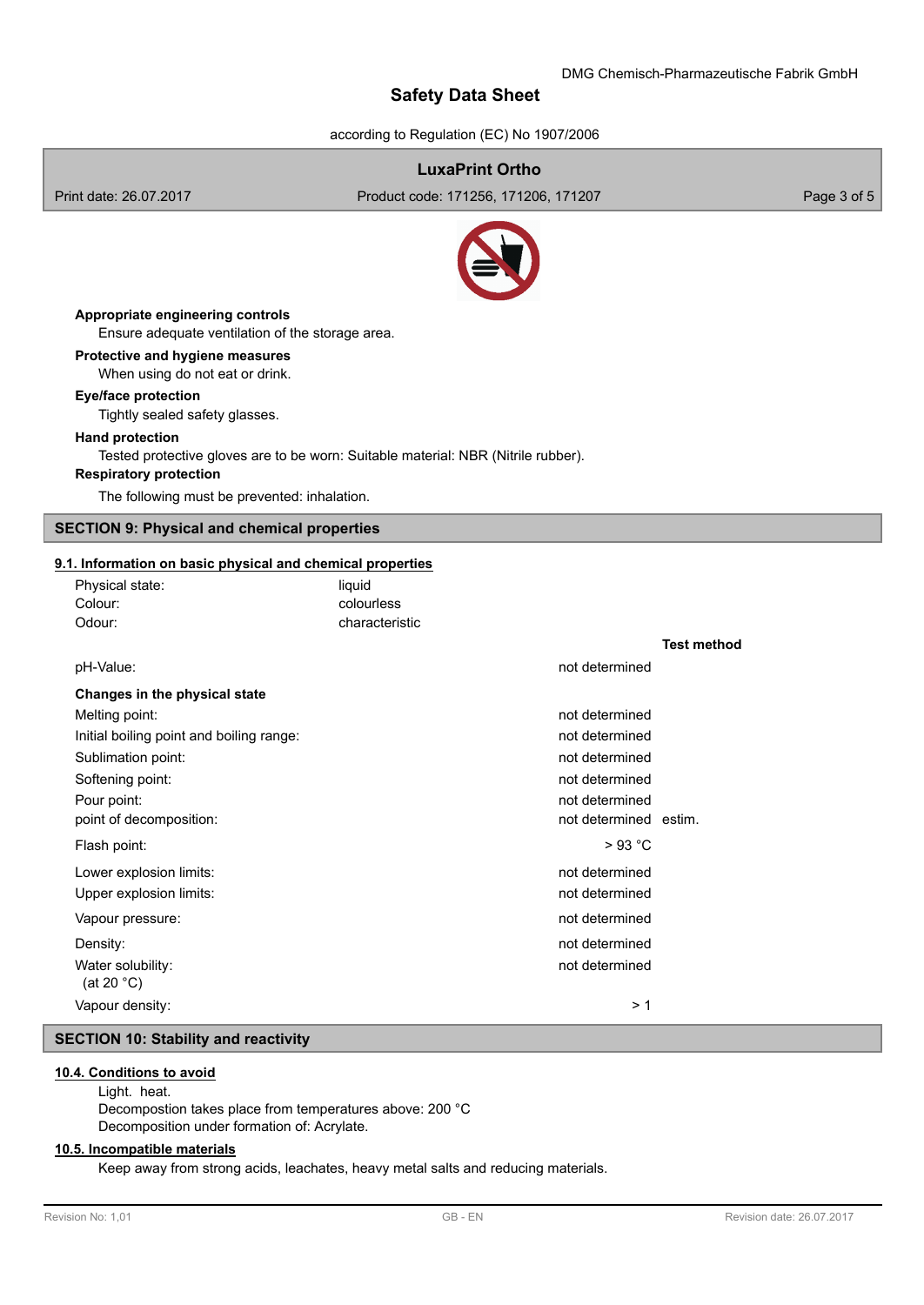according to Regulation (EC) No 1907/2006

## **LuxaPrint Ortho**

Print date: 26.07.2017 Product code: 171256, 171206, 171207 Page 4 of 5

## **10.6. Hazardous decomposition products**

Can be released in case of fire: Gas / vapours, irritant. (Acrylate., pungent)

## **Further information**

Substances sensitive to light.

## **SECTION 11: Toxicological information**

### **11.1. Information on toxicological effects**

## **Acute toxicity**

LD50: Rat. > 2000 mg/kg (calc.)

### **Irritation and corrosivity**

Frequently or prolonged contact with skin may cause dermal irritation. Irritant effect on the eye:

#### **Sensitising effects**

May cause sensitization by skin contact.

#### **Additional information on tests**

Contains Methacrylic esters.: May produce an allergic reaction.

### **SECTION 12: Ecological information**

### **12.1. Toxicity**

Preparation not tested.

#### **12.2. Persistence and degradability**

Preparation not tested.

### **12.3. Bioaccumulative potential**

Preparation not tested.

### **12.4. Mobility in soil**

Preparation not tested.

### **12.5. Results of PBT and vPvB assessment**

Preparation not tested.

## **12.6. Other adverse effects**

Preparation not tested.

### **Further information**

Do not empty into drains or the aquatic environment. Leakage into the environment must be prevented.

## **SECTION 13: Disposal considerations**

### **13.1. Waste treatment methods**

#### **Advice on disposal**

Can be burnt together with household waste in compliance with official regulations in contact with approved waste disposal companies and with authorities in charge.

Paste: Carry out a burning of harzardous waste according to official regulations .

## **Waste disposal number of waste from residues/unused products**

180106 WASTES FROM HUMAN OR ANIMAL HEALTH CARE AND/OR RELATED RESEARCH (except kitchen and restaurant wastes not arising from immediate health care); wastes from natal care, diagnosis, treatment or prevention of disease in humans; chemicals consisting of or containing hazardous substances

Classified as hazardous waste.

### **SECTION 14: Transport information**